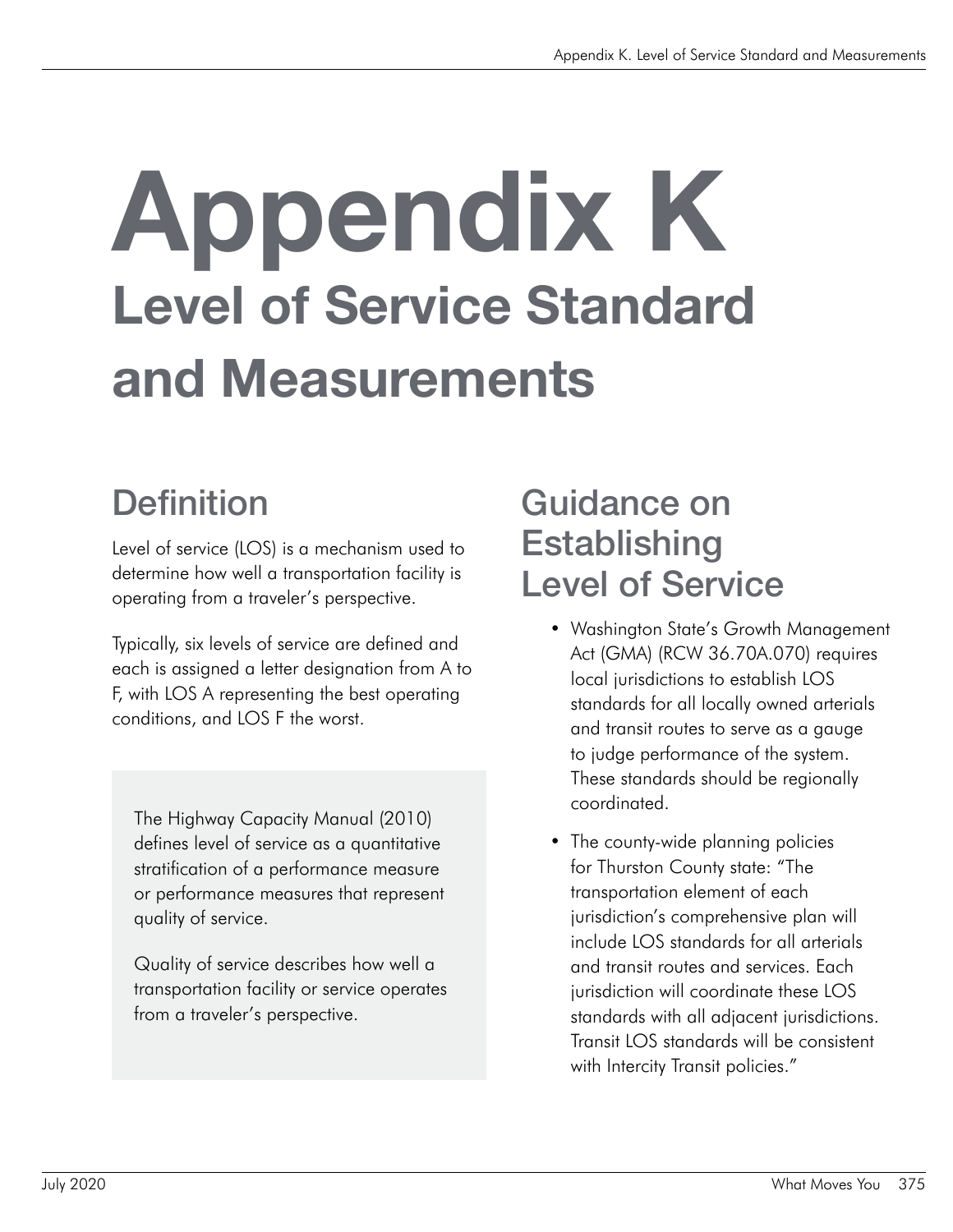## Regional Level of Service Standards

During the two-hour p.m. peak, the regional LOS standards are as follows:

- LOS E or better in urban centers and corridors.
- LOS D or better elsewhere inside city limits, urban growth boundaries, and rural/urban transition areas.
- LOS C or better elsewhere in rural areas.

#### Strategy Corridors

Strategy corridors are places where road widening is not a preferred option to address congestion problems. This may be because the street or road is already at the maximum number of lanes, or that adjacent land uses are either fully built out or are environmentally sensitive. In strategy corridors, LOS may exceed adopted standards, suggesting instead that a different approach is needed for maintaining access in these areas.

In urban areas, these approaches can include:

- Increased transit service
- More sidewalks or bicycle facilities
- A complete and connected street grid
- Transportation technology measures that improve system operating efficiency
- Access management
- Parking management
- Incentives for employees to telework or carpool.

In rural areas, alternatives to road widening can include:

- Intersection improvements
- Connections to regional trails
- Extending/increasing transit service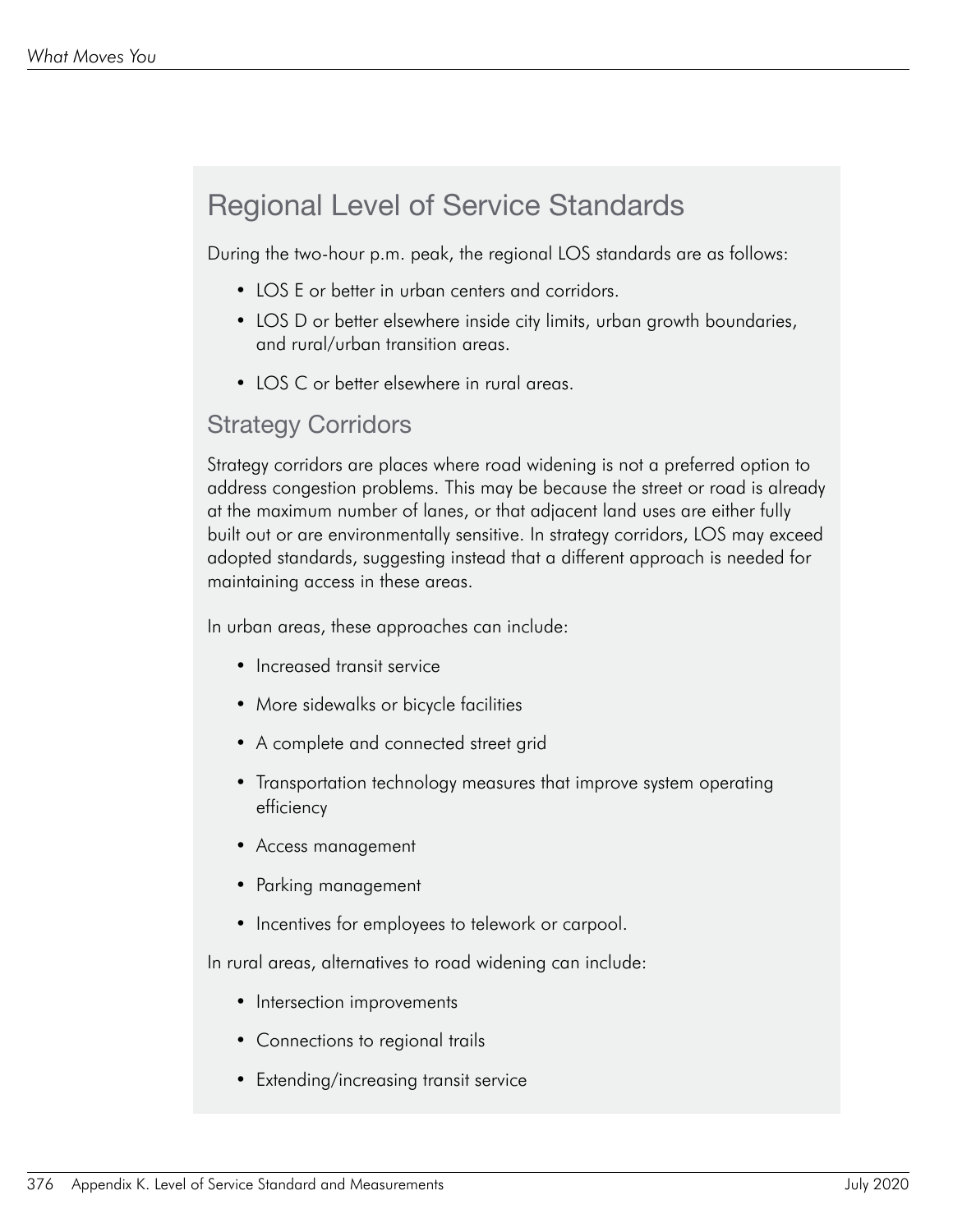- The GMA also directs local jurisdictions to include LOS for state-owned transportation facilities in comprehensive plans, (RCW 47.06 and 47.80), to gauge the performance of the system. The purposes of reflecting LOS standards for state highways in the local comprehensive plan are to monitor the performance of the system, to evaluate improvement strategies, and to facilitate coordination between the county's or city's six-year street, road, or transit program and the Office of Financial Management's 10 year investment program.
- Public Highways and Transportation (RCW 47.80.030) requires that regional transportation plans establish LOS standards for state highways and state ferry routes, with the exception of transportation facilities of statewide significance.
- Washington State Statewide Transportation Planning (RCW 47.06.140) requires the Department of Transportation, in consultation with local governments, to set LOS standards for state highways and state ferry routes of statewide significance.

# Measuring Level of **Service**

There are many ways to measure LOS, with some being more appropriate for different levels of analysis:

- 1. **Generalized planning**, the broad type of planning application that includes statewide analyses, initial problem identification, and future year analyses.
- 2. Conceptual planning, an analysis performed to support decisions related to design concept and scope.
- 3. Operational analysis, or a detailed analysis of a roadway's present or future LOS. The Highway Capacity Manual identifies methods of performing such an analysis.

*The following examples focus on generalized and conceptual planning, and not operational analysis.* 

## Vehicle Level of Service

Volume-to-capacity (V/C) ratio for traffic can be used for generalized planning, such as that used to identify study areas. When using a V/C ratio, demand or volume (V) is compared to the estimated capacity (C) of each roadway during the evening peak period. The V/C ratio is separated into six levels, and assigned a letter from A to F.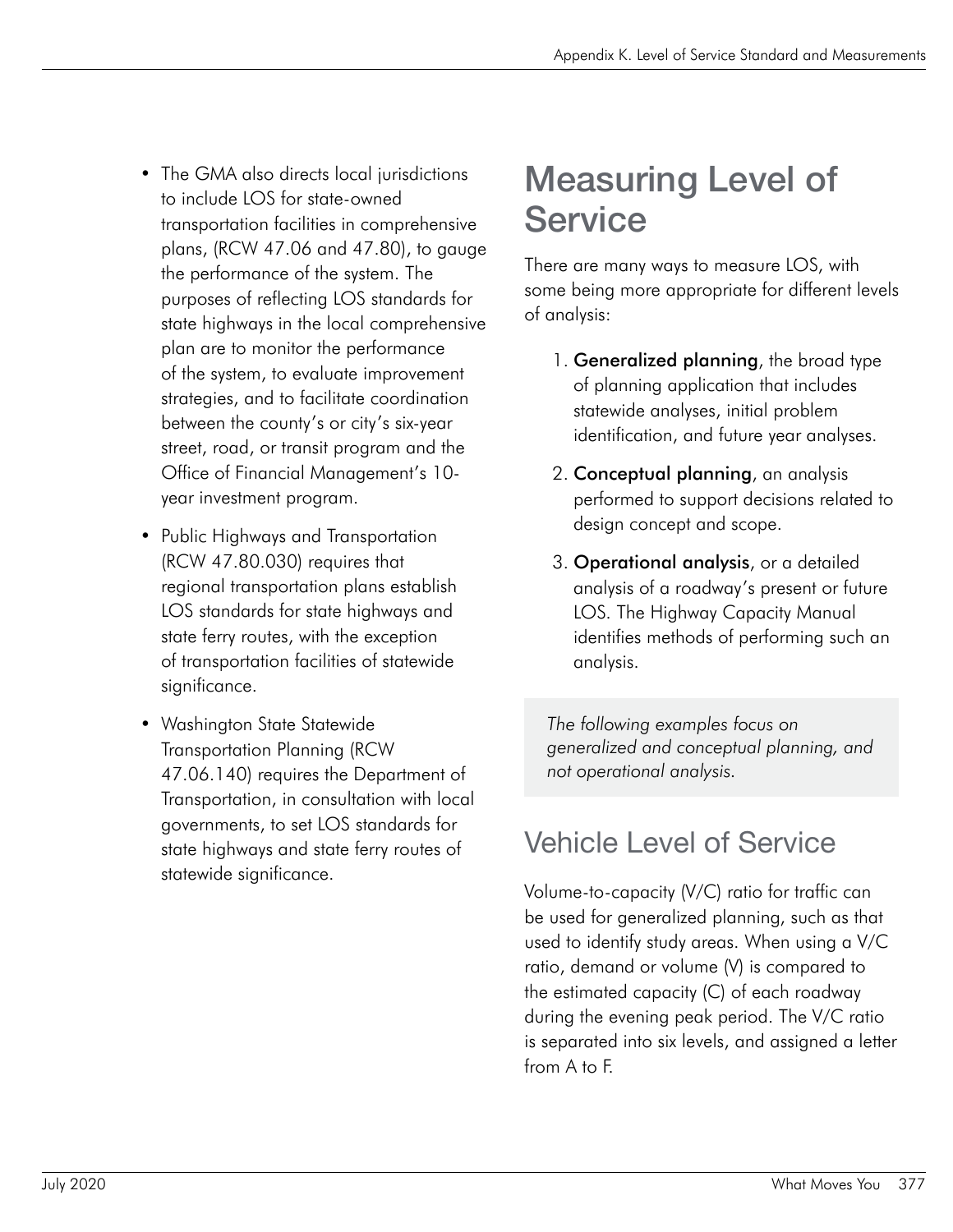| Level of<br>Service | <b>Description</b>                                           | Volume-to-<br><b>Capacity Ratio</b> |
|---------------------|--------------------------------------------------------------|-------------------------------------|
| A                   | Highest driver comfort;<br>free flowing                      | < 60                                |
| B                   | High degree of driver<br>comfort; little delay               | $0.60 - 0.70$                       |
|                     | Acceptable level of driver<br>comfort; some delay            | $0.70 - 0.80$                       |
| D                   | Some driver frustration;<br>moderate delay                   | $0.80 - 0.90$                       |
| F                   | High level of driver<br>frustration; high levels of<br>delay | $0.90 - 1.00$                       |
| F                   | Highest level of driver<br>frustration; excessive delays     | >1.00                               |

For conceptual planning, V/C ratios are not adequate measures of quality of service, and other supplemental methods, such as intersection delay, can be used for vehicle LOS. Intersection delay measures the time spent waiting in a signalized intersection.



*Intersection Delay is measured in seconds. roads are.*

#### Measuring Roadway Level of Service

Roadway LOS may be based on a number of factors, including:

- Traffic volume compared to facility capacity
- Travel time
- Multiple variables (e.g. distance traveled, road conditions, safety hazards)

Roadway LOS may be measured at:

- An intersection
- A road segment
- A traffic corridor
- A transportation analysis zone

Local jurisdictions are exploring innovations in level of service for transportation that can take into account overall people-moving performance (multimodal level of service).



*Roadway level of service measures how "full" the*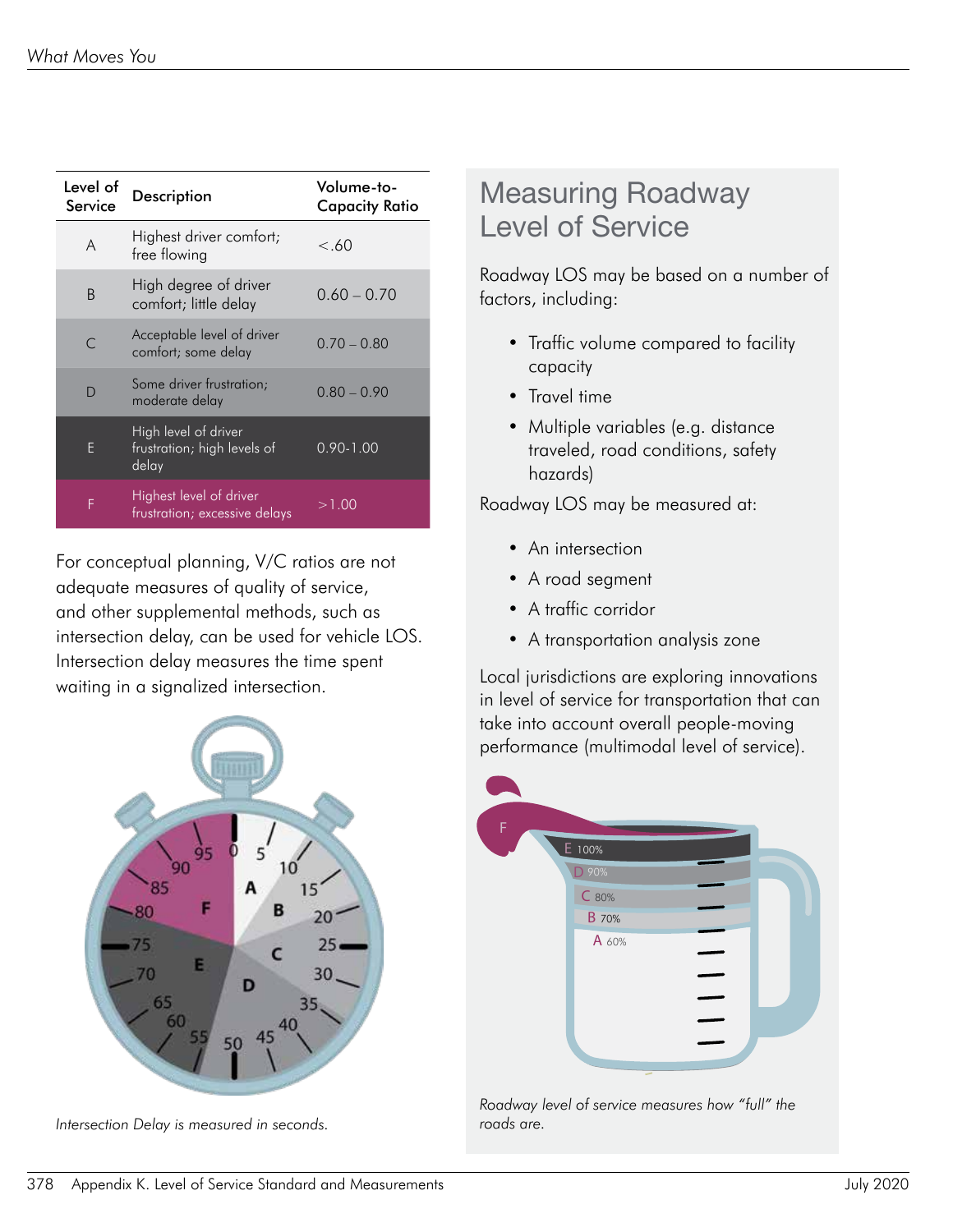# Two-Hour Roadway Level of Service

The RTP contains a LOS standard for a two-hour p.m. peak level of service. This simply means that measurements of LOS are the average of the two consecutive busiest hours during the afternoon (p.m.) peak travel period (local evening rush hour). A two-hour period is used to accommodate "peak spreading," the tendency for drivers to shift their commutes out of the busiest period to avoid congestion.

Traffic Volume Measured Against Design Capacity





## Applying Regional Level of Service

The Thurston region uses the regional LOS standards for guidance as a minimum standard for local planning efforts, to ensure that local comprehensive plan LOS standards are regionally coordinated. The regional LOS standards are set in consultation with local jurisdictions. The RTP recognizes that the LOS standards for locallyowned arterials and transit routes will be set by local jurisdictions in their local comprehensive plans, and measurement of LOS occurs at the local, not regional, level. In general, local LOS standards will be the same or more stringent than regional LOS standards. If inconsistencies arise, they are resolved in a collaborative process.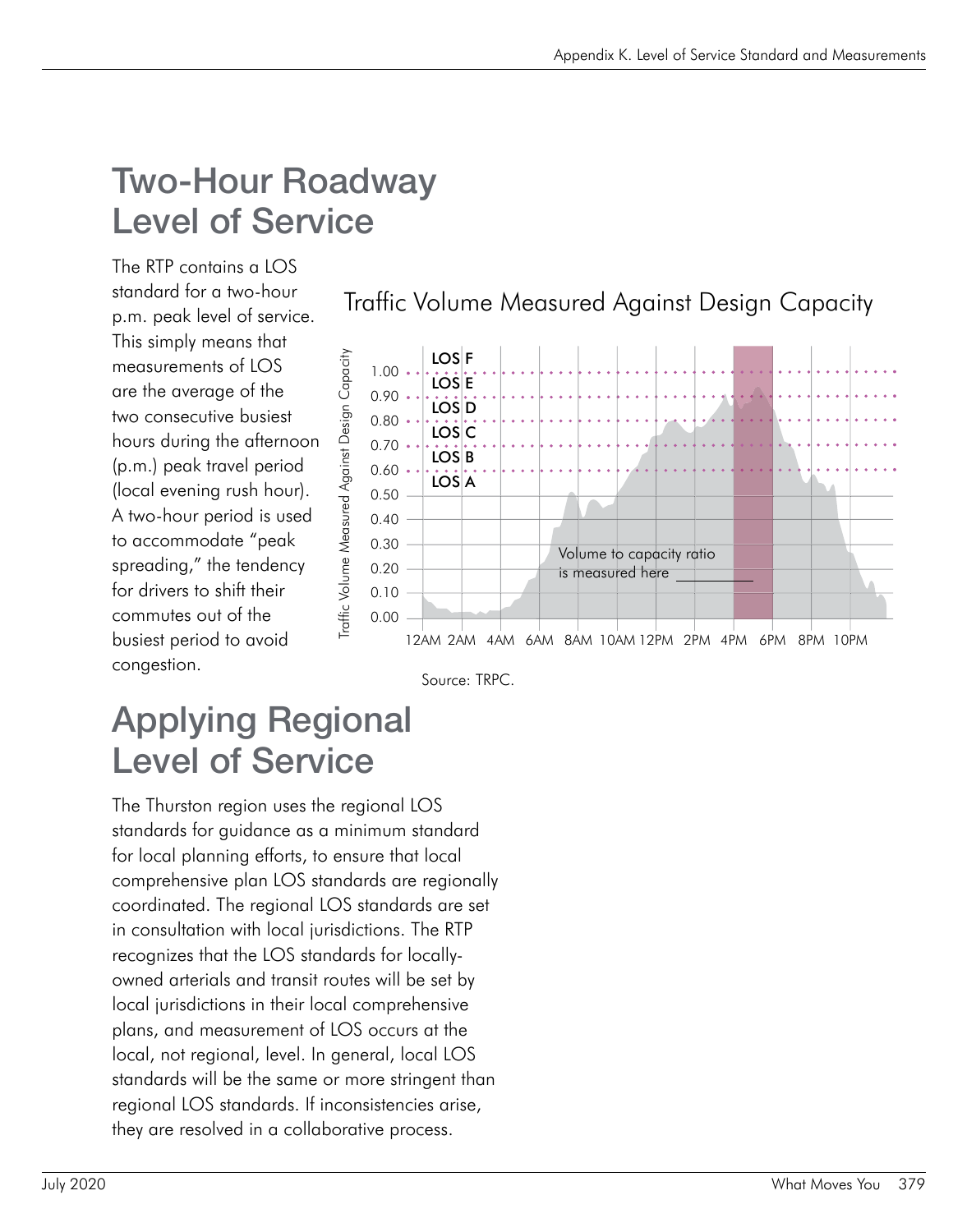A planning LOS evaluation is also used to identify study areas in Chapter 4 Future Conditions. This evaluation is for general planning purposes.

## **Concurrency**

Concurrency is one of the goals of the GMA and refers to the timely provision of public facilities and services relative to the demand for them. To maintain concurrency means that adequate public facilities are in place to serve new development as it occurs or within a specified time period. The GMA gives special attention to concurrency for transportation.

The GMA requires that transportation improvements or strategies to accommodate development impacts need to be made concurrently with land development. "Concurrent with the development" is defined by the GMA to mean that any needed

"improvements or strategies are in place at the time of development, or that a financial commitment is in place to complete the improvements or strategies within six years." (RCW 36.70A.070(6)(b)). Local governments have flexibility regarding how to apply concurrency within their plans, regulations, and permit systems.

As part of the requirement to develop a comprehensive plan, jurisdictions are required to establish LOS standards (RCW 36.70A.070(6)(a)). Once a jurisdiction sets a LOS, it is used to determine whether the impacts of a proposed development can be met through existing capacity and/or to decide what level of additional facilities will be required.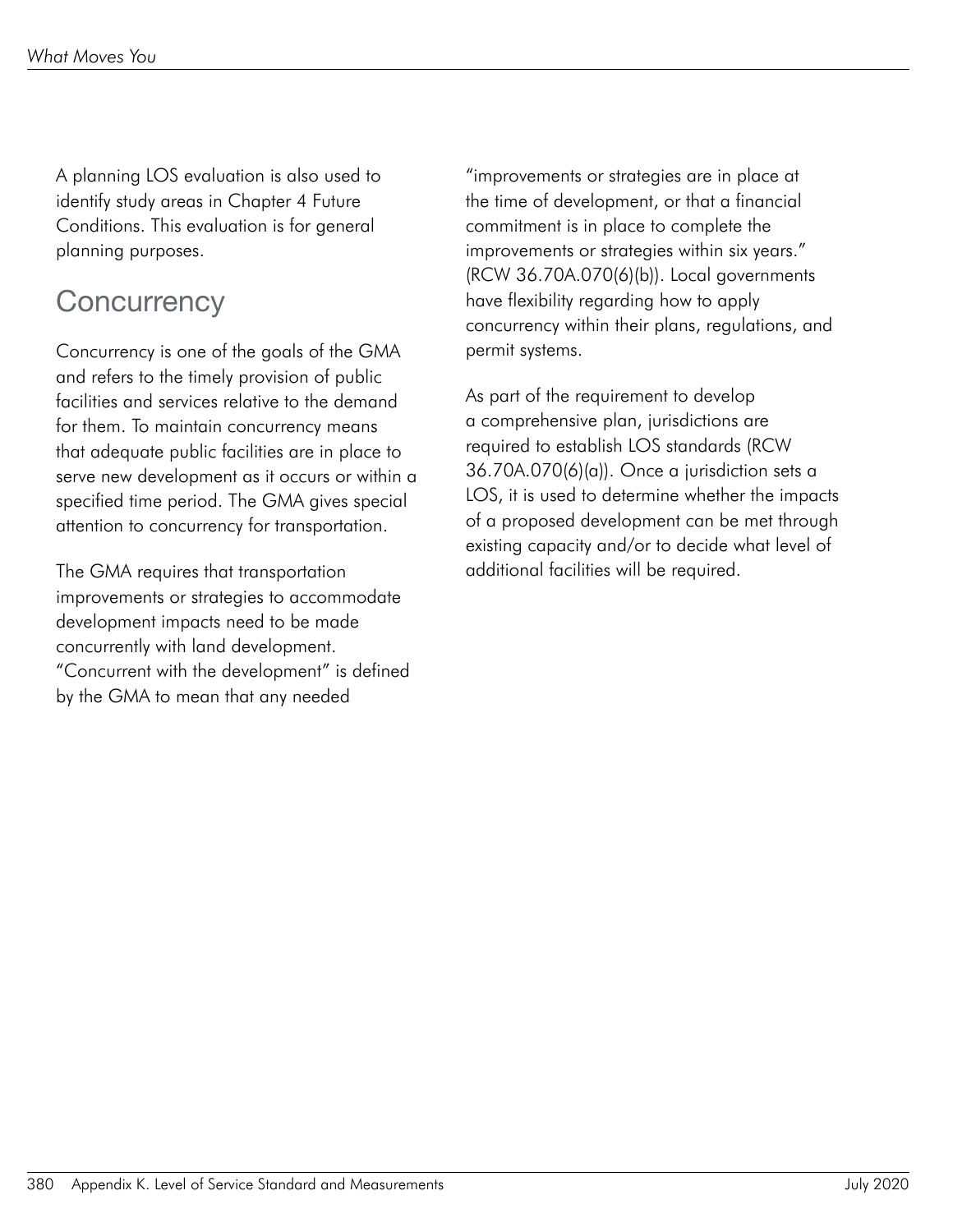# Multimodal Concurrency

Many jurisdictions within Washington State are moving toward multimodal concurrency programs. The City of Olympia, for example, is building a new transportation concurrency program that will formally factor walking, biking, and transit into the transportation system's expansion. This type of multimodal concurrency program assumes that as more people live and work in an area, they may want to travel by walking, biking, and transit. In turn, Olympia's street system should grow in ways to support those modes.

Olympia's new multimodal concurrency program is based on multimodal LOS measures. The specifics and project lists are being developed through their transportation master plan.

- Walking and Biking. The measure is how much of the needed infrastructure is in place for people to walk and bike. For example, Olympia's goal is to have sidewalks and bike lanes on all their arterials and collectors.
- Auto and Freight. The measure is how congested a corridor is for vehicles.
- Transit. The measure is how well buses stay on schedule. Signal modifications are an example of a project that improves the efficiency of buses on Olympia's streets.

This new approach to concurrency reflects Olympia's vision of building a multimodal transportation system. As they grow, they provide people with a wide range of safe and inviting options for getting around.